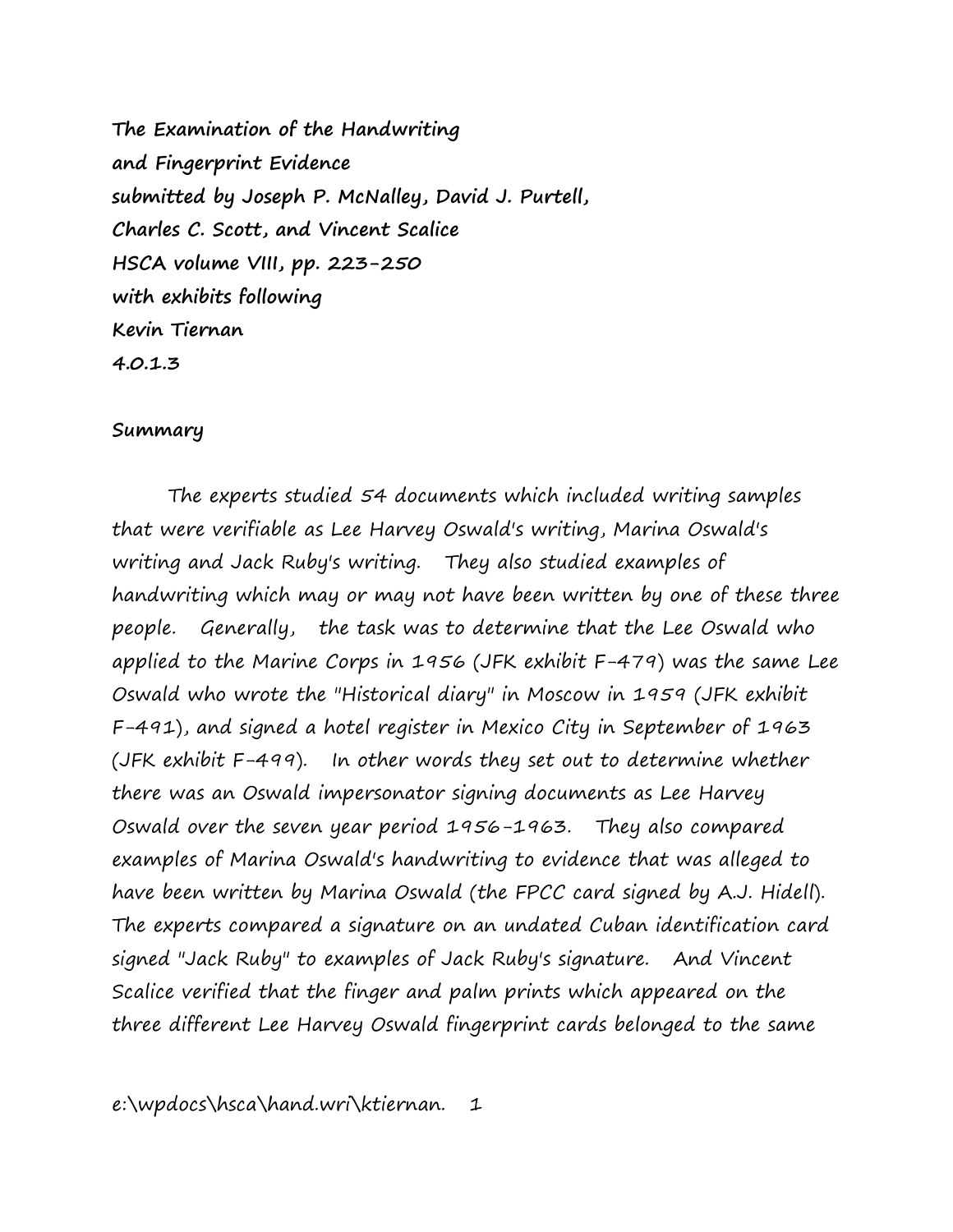person.

## **Background**

Joseph McNalley was formerly a document identification and handwriting expert with the New York City Police. He was a fellow of the American Academy of Forensic Sciences (AAFS). David J. Purtell was chief document examiner for the Chicago Police Department. He was a fellow of the AAFS, and past president of the American Society of Questioned Document Examiners. Charles C. Scott served on the first board of directors of the American Board of Forensic Document Examiners. His book Photographic Evidence, was the standard textbook on document examination. Vincent J. Scalice was president of Forensic Control Systems, Inc., and formerly a detective and crime scene/fingerprint examiner for the New York City Police Department.

## **Volume VIII**

pages 228-232 A list of 63 items (originals and copies) examined by the handwriting panel. Included in this list are the following; Lee Oswald's Marine Corps paperwork, Lee Oswald's passport applications from 1959 and 1963, personal writings of Lee Oswald, correspondence to U.S. Embassy in Moscow from Lee Oswald, immigration papers of Marina Oswald, a copy of the backyard photograph inscribed on the back, "To my friend George from Lee Oswald 5/IV/63" and "Hunter of fascists ha ha ha!!!" and

e:\wpdocs\hsca\hand.wri\ktiernan. 2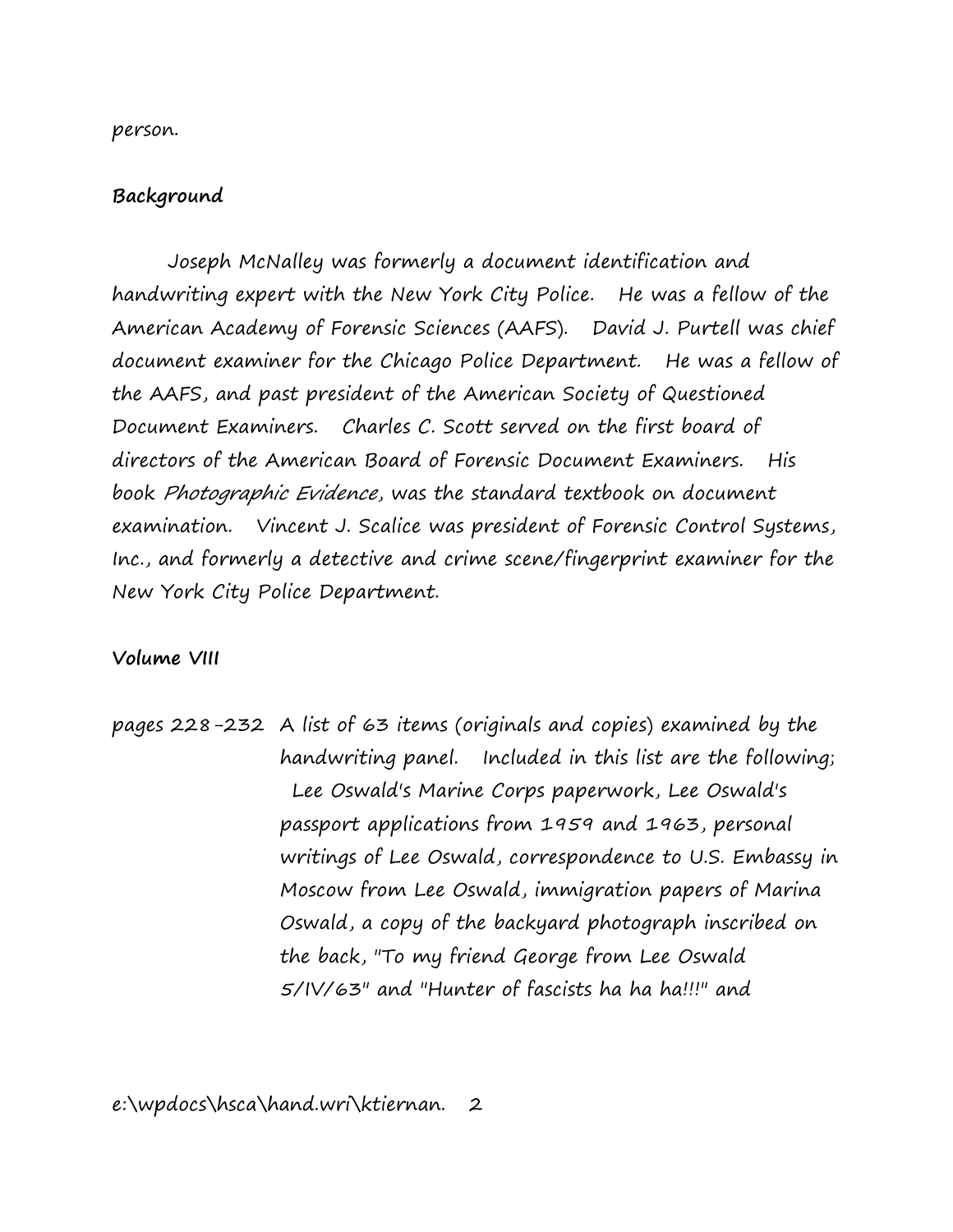"copyright G. deM."<sup>1</sup>, a page from a hotel register dated 9/27/63 and signed on line 18 "Lee, Harvey Oswald", three inked fingerprint cards of Lee Oswald, and exemplar writing of Marina Oswald and Jack Ruby.

page 233 The panel concluded the following. The signatures and handwriting purported to be written by Lee Oswald were generally consistent, and were written by one person. Marina Oswald wrote the signature "A.J. Hidell" on the 1963 Fair Play for Cuba Committee membership card. All three inked finger and palm prints were identical and were Lee Oswald's.

- pages 233-249 Each of the experts explains **in detail** his methods and conclusions concerning each of the documents examined.
- page 235 In McNalley's conclusions, he explains two documents where the handwriting does not seem to correspond to the others. The signatures of "Lee H. Oswald" in receipt for his salary at the TSBD do not correspond to the other Oswald signatures. The writing and signature on the "Hunt note" does not correspond to other examples of Lee Oswald's writing. He notes however that they were working with a poor photoreproduction of the Hunt note, which makes analysis difficult and the note itself

<sup>1</sup>For a discussion of the writing on the back of the backyard photograph, JFK exhibit F-183, see HSCA Volume II, page 391.

e:\wpdocs\hsca\hand.wri\ktiernan. 3

i<br>I